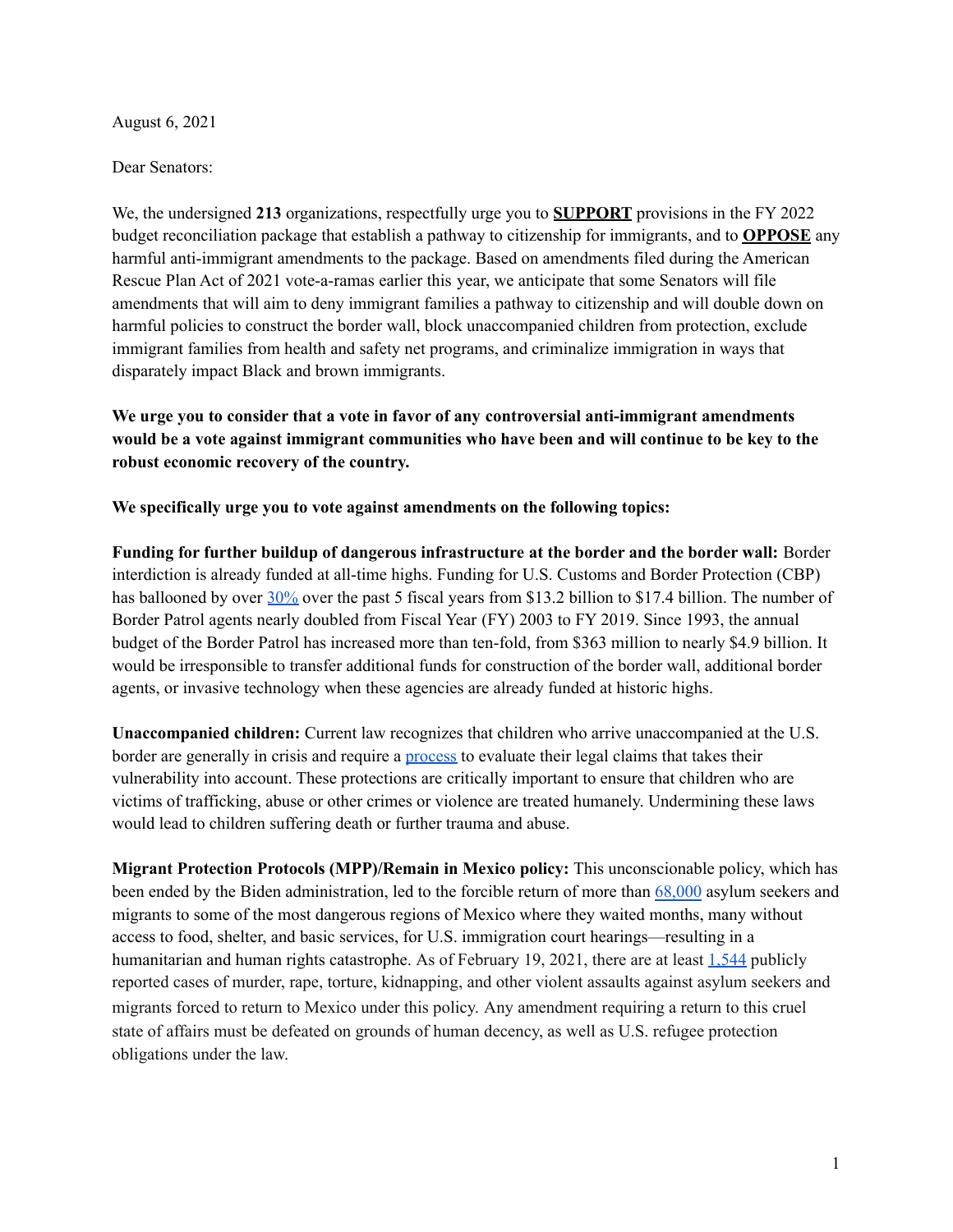**Mandatory detention or prioritized detention of immigrants with certain criminal charges or convictions:** Under the current grounds of removability, the Department of Homeland Security (DHS) has overwhelming authority to detain individuals on the basis of unlawful presence and/or almost any criminal conviction, even as minor as drug possession or petty theft. Expanding this authority would impose even more draconian penalties on those who have already served out their sentence in the criminal legal system, causing disproportionate harm to Black and brown immigrant communities who are already overpoliced and subject to racial profiling. Furthermore, these amendments are at odds with established evidence and research regarding [public](https://www.themarshallproject.org/2019/09/23/do-deportations-lower-crime-not-according-to-the-data) safety: increasing detentions and deportations through the criminal legal system has been shown to have no positive impact on crime rates or public safety broadly, and in fact only serves to destabilize families and communities.

**Anti-farmworker legalization:** Our agricultural labor system is broken. At least half of farmworkers are undocumented and a legalization program is desperately needed to stabilize our farmworker families, rural communities and food supply. During the pandemic, farmworkers have demonstrated their value to the food system as the essential workers they are-- showing up and putting their own health at risk as they continue working to ensure our food supply. Unfortunately, we are already seeing efforts to undermine farmworkers, such as Senator Graham and Manchin's legislation that would expand the flawed and exploitative H-2A temporary guestworker program to include year round and nonagricultural jobs without any providing any relief for the current undocumented workforce. Please oppose any amendments that would undermine farmworker rights or path to immigration status.

**Sanctuary city policies:** 33 prominent current and former prosecutors and law enforcement leaders from 24 jurisdictions representing over 24 million people around the country have [argued](https://www.law.georgetown.edu/news/prosecutors-police-warn-dojs-anti-sanctuary-cities-stance-endangers-public-safety/) that public safety, sound police work, and successful prosecution depend on community trust and cooperation, which are undermined when undocumented immigrants fear that interacting with police and the criminal justice system could lead to deportation. Attempts to defund "sanctuary cities" and require that state and local law enforcement carry out immigration enforcement responsibilities not only [undermine](https://leitf.org/2018/02/nearly-50-law-enforcement-leaders-send-letter-senate-proposals-related-sanctuary-cities/) the delicate balance between federal and local law enforcement and harm locally based policing and public safety, but also compound racial inequities in policing and our criminal justice system given that Black and brown immigrants are disproportionately targeted for arrest, detention, and deportation. A [report](http://baji.org/wp-content/uploads/2020/03/sobi-fullreport-jan22.pdf) from Black Alliance for Just [Immigration](http://baji.org/wp-content/uploads/2020/03/sobi-fullreport-jan22.pdf) found that only 7% of non-citizens in the U.S. are Black, but Black immigrants made up 20% of people facing deportation on criminal grounds in 2016. In addition to encouraging racial profiling, attempts to coerce local and state law enforcement to be "force multipliers" for ICE also disregard the choices of voters and local officials about their own community priorities, overriding them with federal imperatives.

**Further excluding immigrants from the health care and safety net programs**: If the last year and a half has taught us anything, it is that immigrants are essential to the health and well-being of our communities and our nation. Current law nevertheless excludes many of them from numerous programs that their own taxes pay to support. These exclusions are short-sighted -- and should be defeated - because they not only harm immigrants but also often lead to unintended consequences that hurt the rest of us.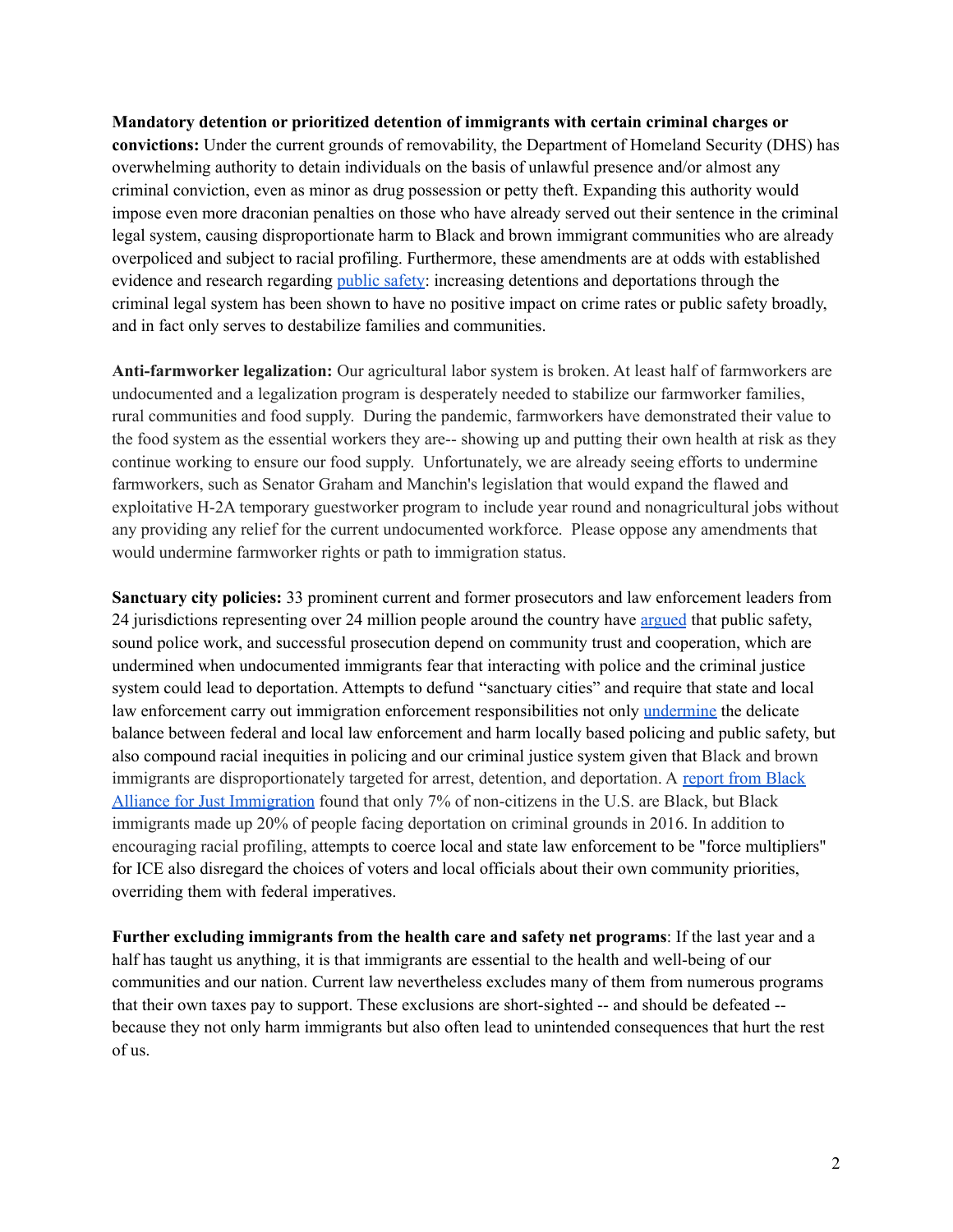It is critical that a pathway to citizenship be included in the reconciliation package given the invaluable contributions of immigrants to our economy and communities throughout the pandemic and into recovery. A vote in favor of any anti-immigrant amendment could hinder efforts to deliver relief for immigrant communities by establishing negative precedent that, even if seemingly harmless on its face, could lead the legislation to ultimately not succeed. In short, though this vote-a-rama is in relation to the budget resolution, it could have lasting consequences on the final legislation.

We urge you to vote no on these or any other anti-immigrant amendments in the vote-a-rama that would harm immigrant communities and hinder inclusive recovery efforts for all regardless of immigration status. We urge you to stand with immigrant communities and hold firm on the inclusion of a pathway to citizenship for Dreamers, TPS holders, farm workers, and essential workers in the reconciliation package.

Signed:

Academy of Medical & Public Health Services, Inc. ACLU People Power Fairfax Adhikaar ADL (Anti-Defamation League) AFGE Local 1260 African American Ministers In Action African Communities Together Al Otro Lado Aldo's Silver City Broadband Alianza Americas Alianza Nacional de Campesinas Alliance San Diego America's Voice American Civil Liberties Union (ACLU) American Federation of Labor-Congress of Industrial Organizations (AFL-CIO) American Friends Service Committee American Humanist Association American Immigration Lawyers Association American-Arab Anti-Discrimination Committee (ADC) APALA San Diego Asian American Federation Asian American Legal Defense and Education Fund (AALDEF) Asian Americans Advancing Justice | AAJC Asian Americans Advancing Justice | Chicago Asian Americans Advancing Justice-Atlanta Asian Counseling and Referral Service Asian Pacific American Labor Alliance, AFL-CIO Asian Pacific American Legal Resource Center Asian Pacific Community in Action Asian Pacific Institute on Gender-Based Violence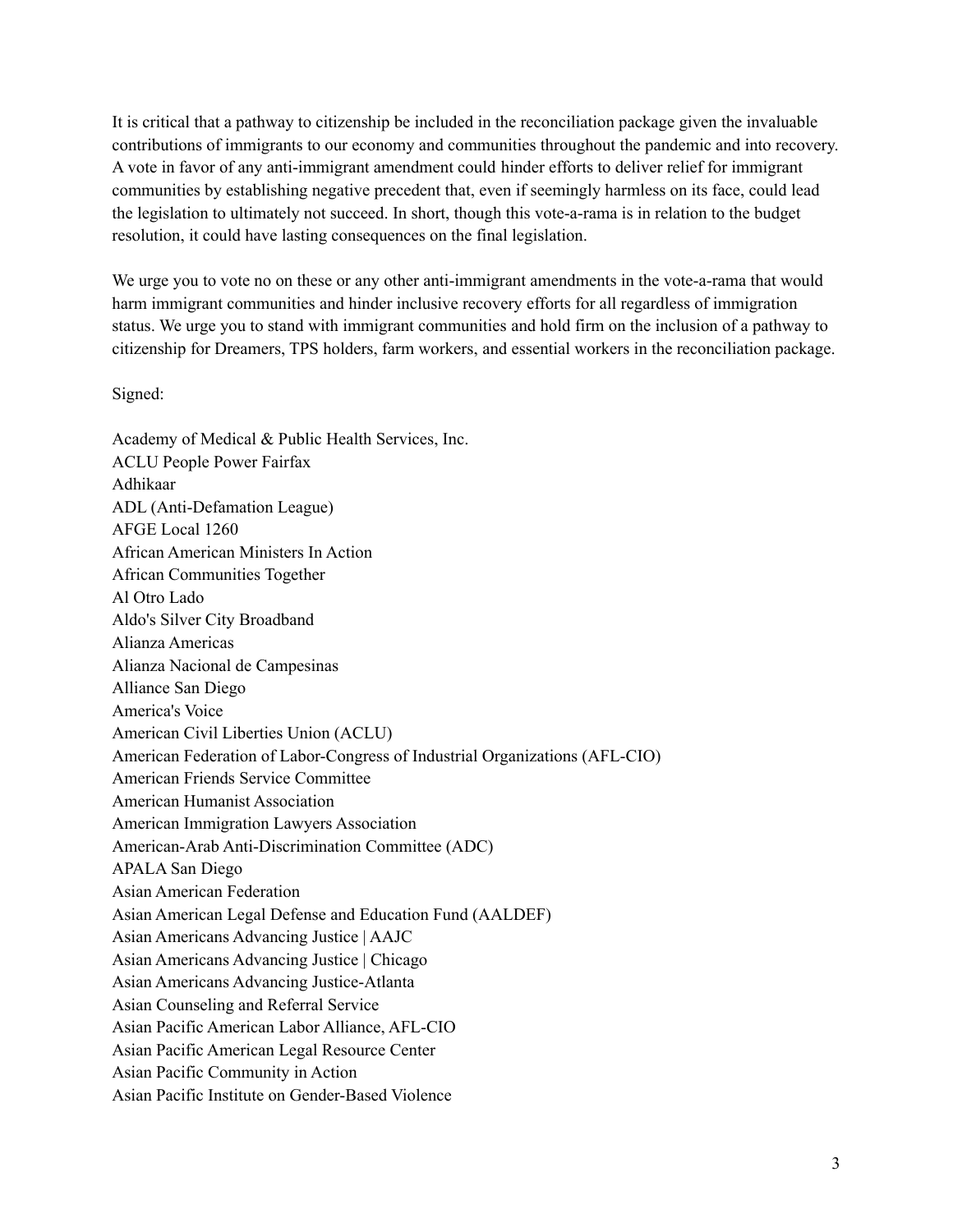Asian Pacific Islander Political Alliance (API PA) Asian Resources, Inc. Asian Solidarity Collective Bend the Arc: Jewish Action BORDER ANGELS Borderlands for Equity Bridges Faith Initiative Broward for Progress CAIR-SD California Immigrant Policy Center California Pan-Ethnic Health Network Cameroon American Council CASA Casa Familiar Casa San José Catholic Charities Diocese of San Diego Center for Gender & Refugee Studies Center for Justice & Reconciliation at Point Loma Nazarene University Center for Law and Social Policy (CLASP) Center for Popular Democracy Central American Resource Center (CARECEN-LA) Central American Resource Center of Northern CA - CARECEN SF Centro de los Derechos del Migrante, Inc. Children's Defense Fund Chinese Progressive Association Christ Ministry Center Church World Service Cleveland Jobs with Justice Coalición de Derechos Humanos Coalition for Humane Immigrant Rights (CHIRLA) Coalition of Asian-American IPA (CAIPA) Coalition of Black Trade Unionists, San Diego County Chapter Coalition on Human Needs Community Change Action Connecticut Shoreline Indivisible **CRECEN** CSA San Diego County Detention Watch Network Disciples Refugee & Immigration Ministries Doctors for Camp Closure EAST COUNTY COALITION Employee Rights Center Empowering Pacific Islander Communities (EPIC) Espacio Migrante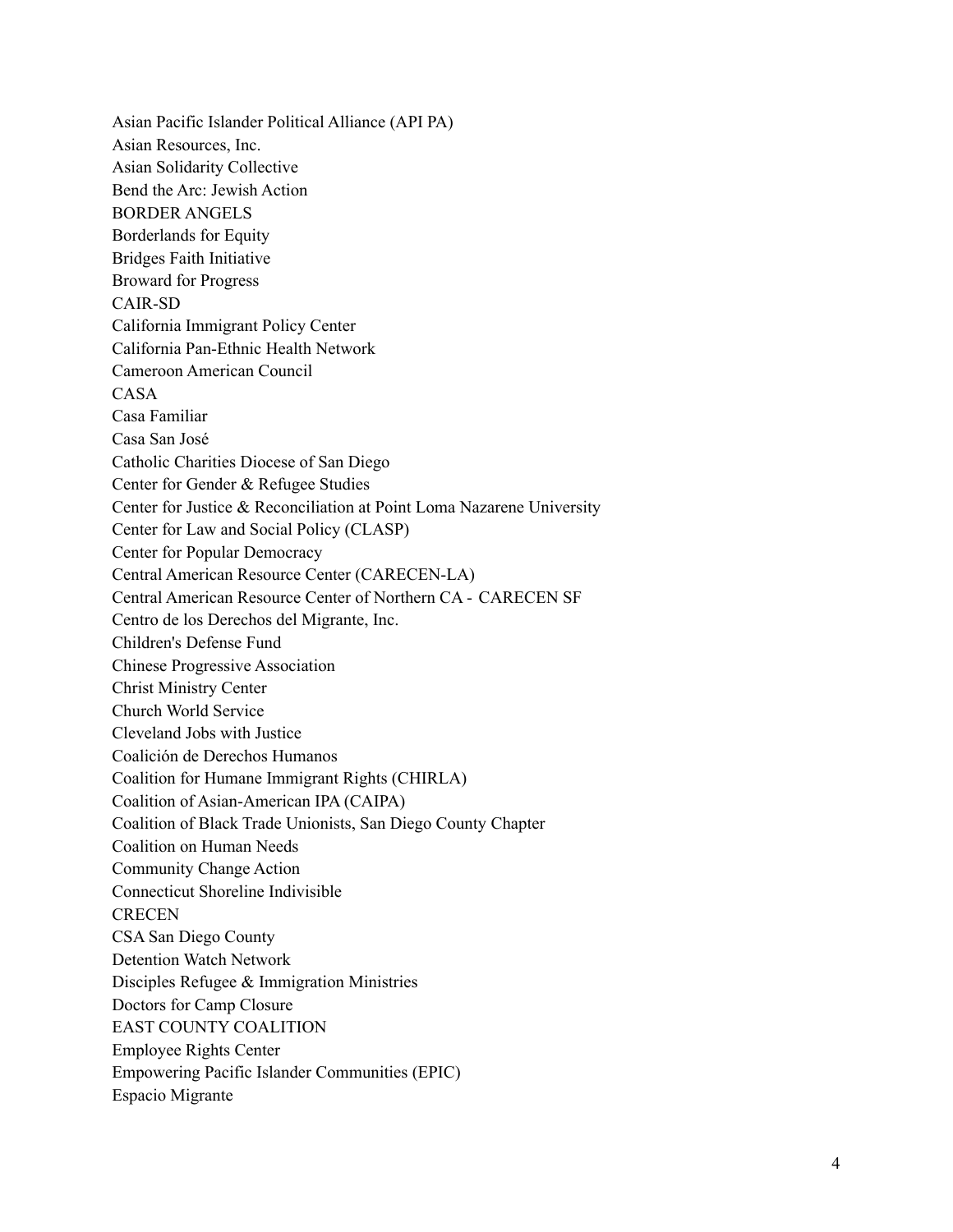Faith in Action Faith in Public Life Faith in Public Life Action Families Belong Together Farmworker Association of Florida Farmworker Justice FIRM Action First Focus Campaign for Children First Unitarian Universalist Church of San Diego Florida Immigrant Coalition Friends Committee on National Legislation Frontera de Cristo Gamaliel of California Good Shepherd Lutheran Haitian Bridge Alliance HANA Center H I A S Human Rights First Human Rights Initiative of North Texas Illinois Coalition for Immigrant and Refugee Rights Immigrant Law Center of Minnesota Immigrant Legal Advocacy Project Immigrant Legal Resource Center (ILRC) Immigration Hub Indivisible Indivisible San Diego Persist International Refugee Assistance Project (IRAP) Japanese American Citizens League Japanese American Citizens League, San Jose Chapter Jewish Family Service of San Diego Jobs With Justice Justice at Work (PA) Justice in Motion Justice Overcoming Boundaries in San Diego County Karen Organization of San Diego KCS Korean Community Services of Metropolitan New York, Inc League of Conservation Voters Louisiana Advocates for Immigrants in Detention Lutheran Immigration and Refugee Service (LIRS) Main Street Alliance Mainers for Accountable Leadership Make the Road Nevada Make the Road New York Make the Road Pennsylvania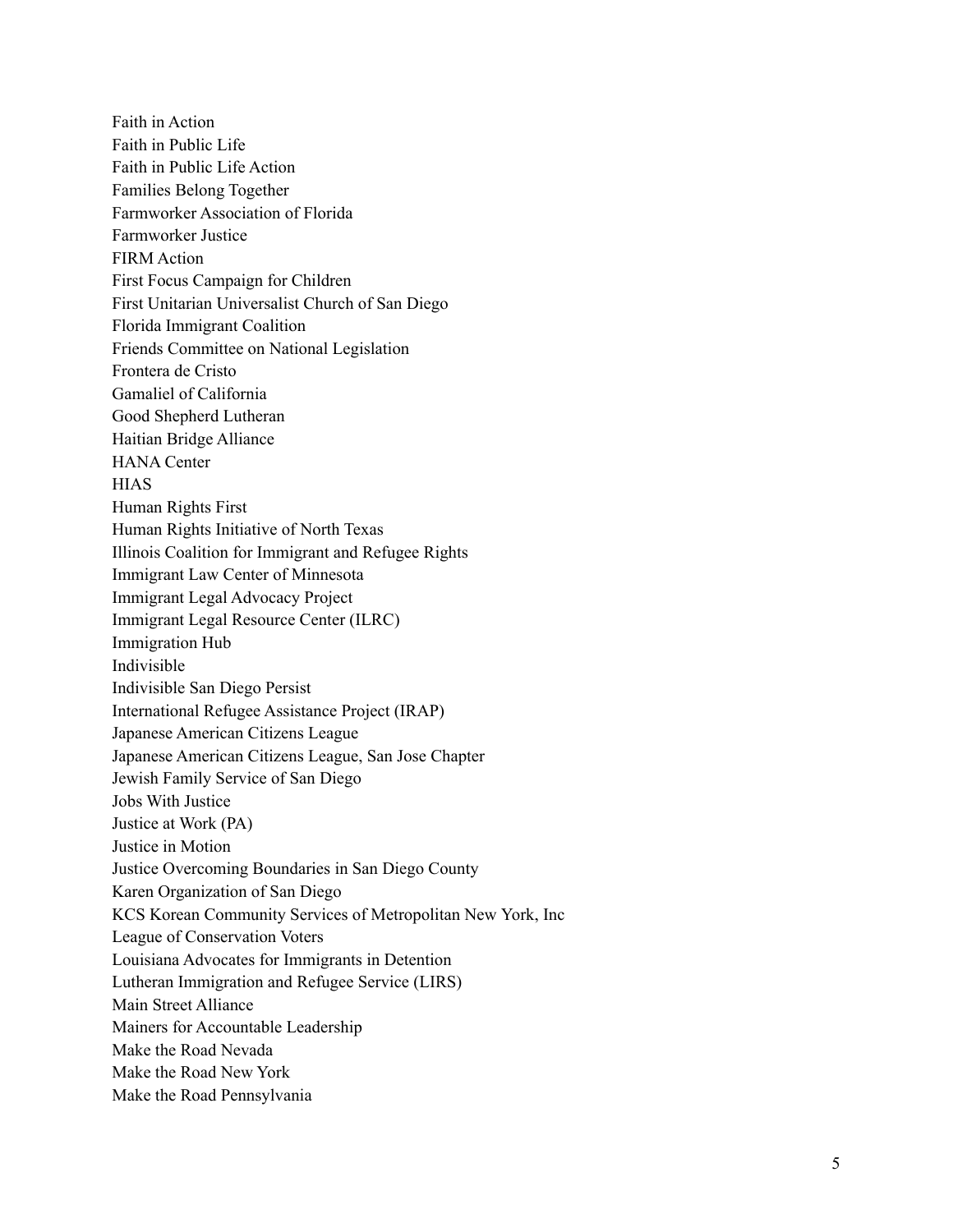Massachusetts TPS Committee Mi Familia Vota Michigan Immigrant Rights Center MomsRising/MamásConPoder Mujeres Unidas y Activas Muslim American Society-Public Affairs and Civic Engagement National Association of Social Workers National Center for Parent Leadership, Advocacy, and Community Empowerment (National PLACE) National Council of Jewish Women National Domestic Workers Alliance National Education Association National Employment Law Project National Immigrant Justice Center National Immigration Law Center National Immigration Project National Korean American Service & Education Consortium (NAKASEC) National Latina Institute for Reproductive Justice National Network for Immigrant & Refugee Rights National Network of Arab American Communities (NNAAC) National Resource Center on Domestic Violence NETWORK Lobby For Catholic Social Justice New Immigrant Community Empowerment (NICE) New York Immigration Coalition NM Comunidades en Acción y de Fe (CAFe) NorCal Resist North Carolina Asian Americans Together North Carolina Farmworkers' Project North Carolina Justice Center Northwest Immigrant Rights Project OCA-FC, Fairfield County OPAWL - Building AAPI Feminist Leadership in Ohio Oxfam America Partnership for the Advancement of New Americans (PANA) PCUN, Oregon's Farmworker Union Pennsylvania Immigration & Citizenship Coalition People's Action PG Change Makers PICO California Pilipino Workers Center of Southern California Pittsburgh LCLAA Poder Latinx Presente.org Project New Yorker RAICES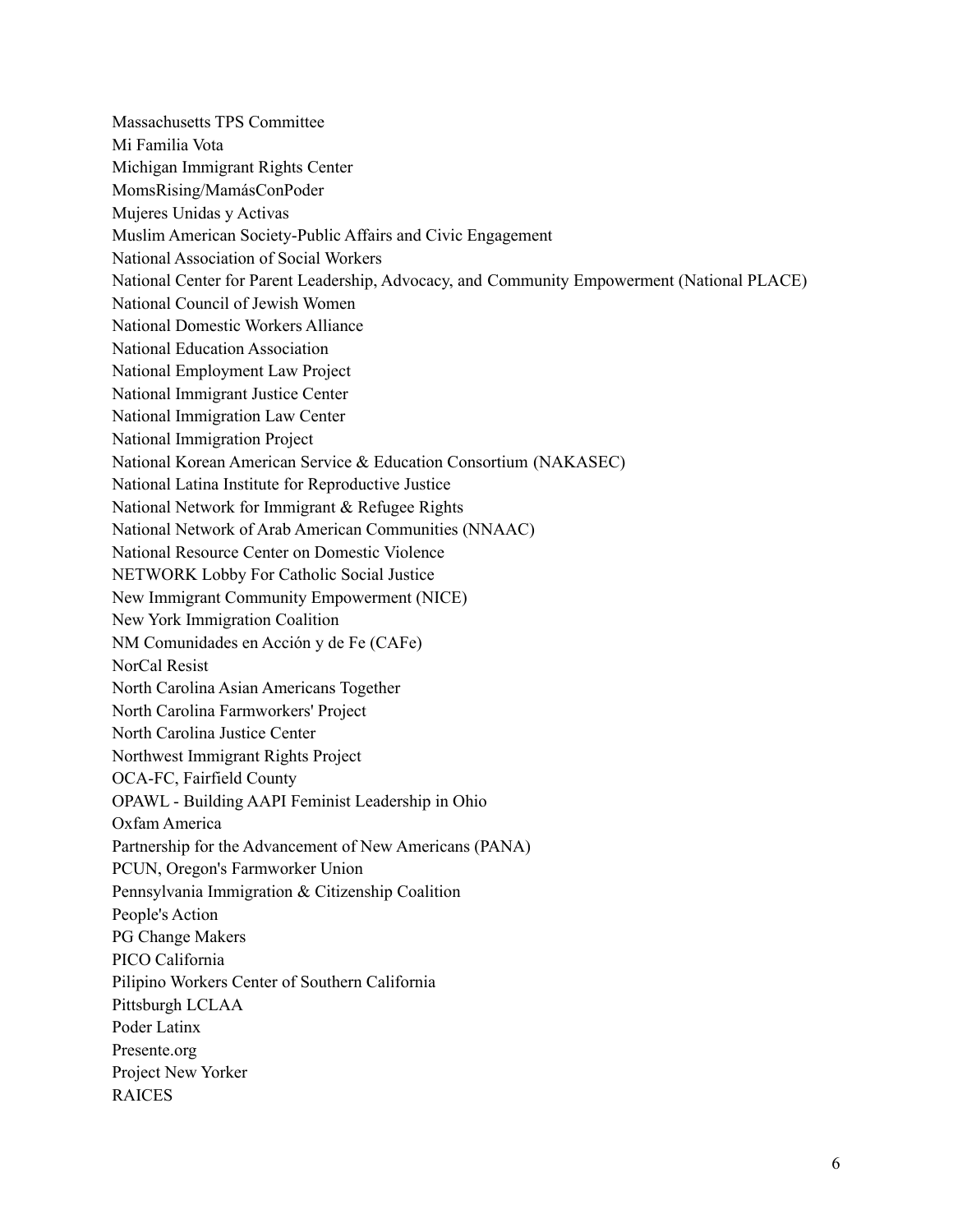RISE/Levantaté Coalition Sakhi for South Asian Women San Diego & Imperial Counties Labor Council San Diego Immigrant Rights Consortium SEIU 6 Property Services NW SEIU 775 Service Employees International Union (SEIU) Social Eco Education (SEE-LA) Sojourners Somali Bantu Association of America South Bay People Power South Carolina Appleseed Legal Justice Center Southeast Asia Resource Action Center (SEARAC) Southern Border Communities Coalition Southern California Immigration Project Student Action with Farmworkers Survivors of Torture, International Taiwanese American Foundation Takoma Park Mobilization, Equal Justice Tapestri The Advocates for Human Rights The Bronx Defenders The National Korean American Service and Education Consortium - Virginia (NAKASEC VA) The Public Defenders Coalition for Immigrant Justice U.S. Committee for Refugees and Immigrants UC Cohort, UCLA Dream Summer UFW FOUNDATION UndocuBlack Network Unidos MN UnidosUS Unitarian Universalist Refugee & Immigrant Services & Education Unitarian Universalist Service Committee Unitarian Universalists for Social Justice Unite Here UNITE HERE Local 30 United Farm Workers (UFW) United Stateless United We Dream Network Universidad Popular VAYLA New Orleans Virginia Coalition of Latino Organizations Virginia Civic Engagement Table Virginia Coalition for Immigrant Rights Voces De La Frontera